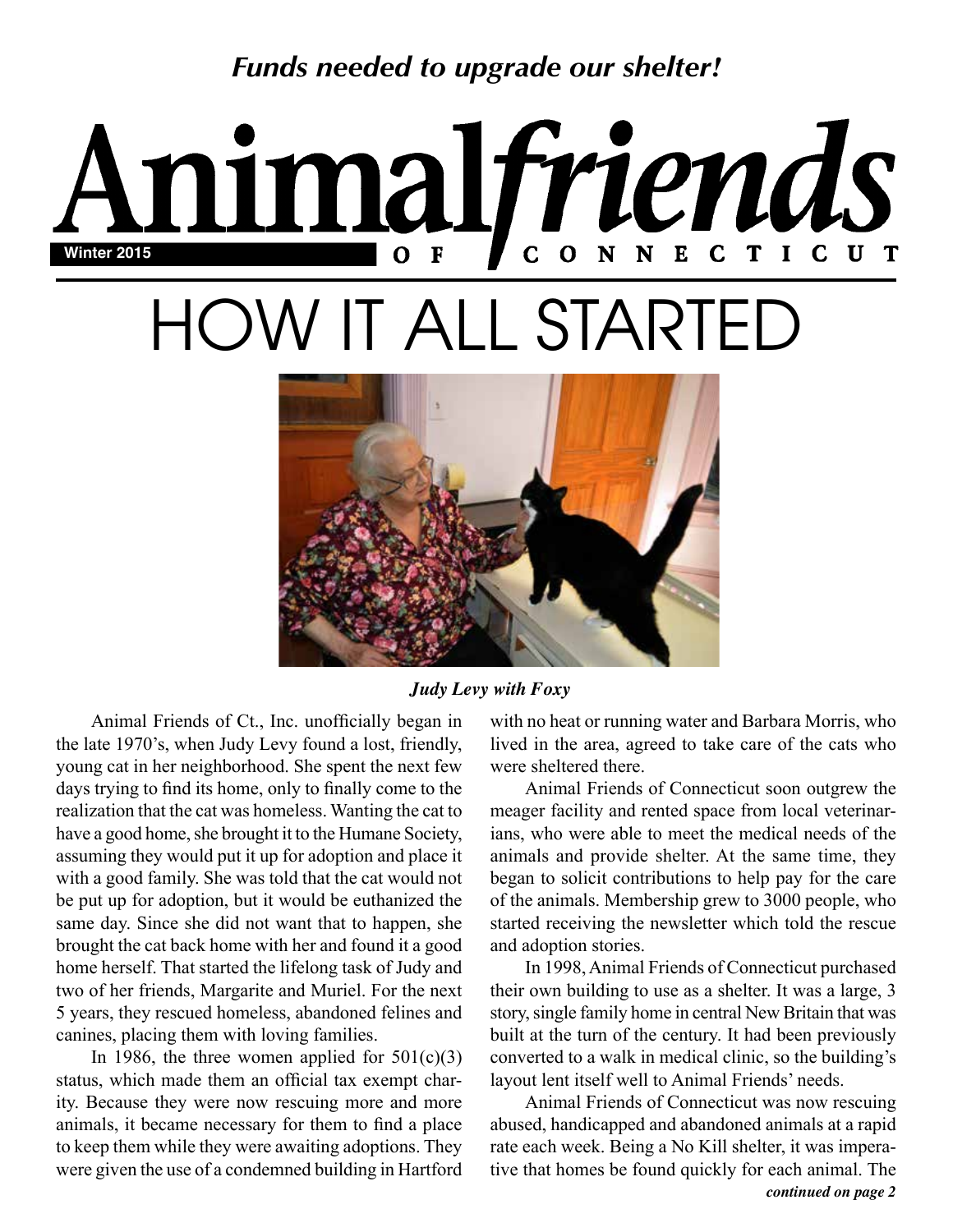#### *How It All Started- continued from page 1*

shelter was always full to capacity and room was needed for additional animals. It is always easy to find homes for kittens, but placing older cats, especially those with medical needs, remains a challenge.

Of the three founders of the organization, Judy remains the president. Muriel and Margarite died a few years ago. Barbara continued to take care of the new shelter with dedicated volunteers help for 16 years, but it became necessary for her to retire this year due to health issues. New, excellent volunteers are coming on board weekly to maintain the shelter and take care of the cats who live there.

This article focuses on the rescue of cats, but Animal Friends of Connecticut does rescue dogs on a regular basis. Rescuing a dog and having it adopted is an easier task because there are more homes wanting a dog than there are dogs available.

After rescue, all animals are brought to a veterinarians' office to have their physical condition assessed and dealt with. After a quarantine period, cats are brought to the shelter to wait for adoption. Dogs, on the other hand, are adopted as soon as they are rescued. As soon as their medical issues are resolved and their quarantine period has ended, the dogs go to their new homes. At the present time, there are over 50 animals who are being cared for by Animal Friends of Connecticut.

# **VOLUNTEERS NEEDED**

Animal Friends of Connecticut needs volunteers to transport animals back and forth from our shelter in New Britain to veterinarian appointments in the Farmington Valley. We are also in need of foster homes for kittens or dogs. Maximum time for fostering is 7 weeks, but normally the time is less. Food and other supplies will be provided. As always, volunteers are needed to help with fund raisers. We would also like our readers to put the organization on social media.

If you are interested in any of the above volunteer opportunities, please contact Judy at 860-827-0381.



### *UNITED WAY*

You can donate while at work by making a contribution to THE UNITED WAY. Just specify that your donation is intended for AFOC. Please use the following letters and numbers on the form: AG 0640.



## *Sunshine Fund*

Sunshine was a dog that came to us many years ago. She was a Shepherd Husky cross and was found in a project in Hartford with one eye poked out by a stick. The owners signed the dog over to AFOC. We had her injuries treated and we found her a wonderful home. She lived to be over 14 years old. What happened to Sunshine was just the beginning of many years involved in rescuing injured and abused animals. This fund is in her memory.



### *I-GIVE MATCHING CONTRIBUTIONS*

Register with I-Give on line. Shop on line with major retailers and help AFOC at the same time! All consumer transactions will contain a percentage donated to AFOC.



### *Sponsorship Program*

We have many cats that are not adoptable or hard to place. We are looking for sponsors willing to sponsor a rescue cat by the set helping to cover the cost of food, litter, and basic medicine. Our goal is to sponsor every cat.

*ANOTHER CONVENIENT WAY OF GIFT GIVING!*

You can now use your credit card and make a donation on-line through PayPal. Just go directly to our website for further details (www.afocinc.org).



**Judy Levy**, *Director* **Jo-Ann Regan**, *Editor*

**Animal Friends of Connecticut, Inc.** P.O. Box 370306 West Hartford, Connecticut 06137-0306 (860) 827-0381 Newsletter e-mail: **newsletter@afocinc.org**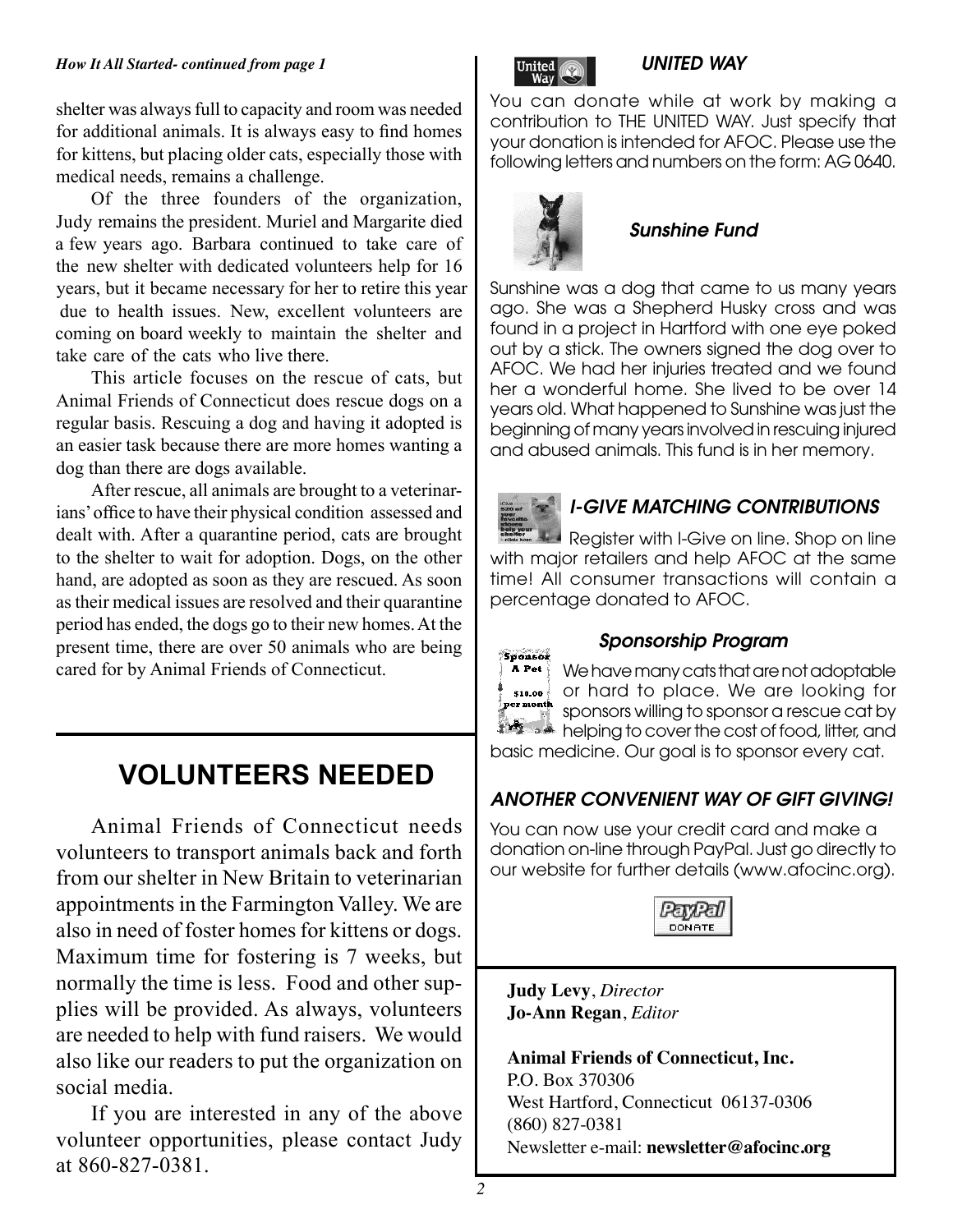## **ADOPTEE STORIES**

Dear Animal Friends of Connecticut,

In December of 2001, I adopted a sickly black longhaired kitten from you who had already been named Brewster. He came into this world in terrible shape – presumably born the week of the attacks on our nation, September 11, 2001. He was very ill and spent nearly a month in Wethersfield, recuperating and growing strong from respiratory issues, eye infections, and other ailments. In December, he came to live with us in Norfolk.

From that day, he never looked back and grew to be a large, luscious black long-haired boy with stunning good looks and an incredible personality. Brewster was a squawker, no meek mews came from him and he had something to say about everything. He was compassionate and caring and welcomed every animal and person into our home with affection. He also sat vigil by his aging companions in their final hours. He stayed by our little girl Cali for an entire weekend before she passed at the age of 21 and again by our dog, Buddy, in his last days, so that they were never lonely. You actually featured him in your newsletter in a letter I wrote about a year after he was adopted.

In July 2009, he became ill and I was heartbroken when my vet told me he was in renal failure and with a creatinine of 18 and BUN over 200, he had just days to live. I would not accept that and Brew and I made the trip to Tufts Veterinary Hospital in Grafton, MA for what turned out to be a summer of treatment to stabilize him and prolong his life. Within months of treatment, medicine, and lifelong regiment of subQ fluids twice daily, he came home again to live five more wonderful years with his levels in normal range. He and I made subQ a fun thing because he loved to lay across my legs on the front porch while I administered the fluids. This was his special time because he got to go outdoors. I would carry him out and on the way he would bat the storm door open with his paw, as if to say, "I'll do that!" He never missed a beat throughout his five years battling CRF at home. He was as gorgeous as he day he turned one year old and as talkative as ever.

Sadly, this summer his kidneys progressed into their final stages and again we prayed that the doctors at Tufts could get his values down so that we could manage the CRF. Through all of this, he was a fighter and savored every minute of his time with us and with his companions, who adored him. He had always been the alpha male, the father of the house, the Lion King. He never complained and for the most part, never missed a meal either, since he weighed in at over 16 pounds.

When Tufts told me there was nothing more they could do, I worked with them to see if he qualified for a kidney transplant. After weeks of testing, followed by weeks of dialysis, he did. His donor was selected and he had the surgery on September 11, 2014, the week of his 13th birthday.

His surgery was done by the renowned Dr. Lillian Aronson at Penn Veterinary Hospital and it went very well. The graft was perfect. Immediate indication was that the kidney was working, but as the hours grew, he was turning for the worse. They desperately tried to identify the source of the problem and dialyze him to stabilize him. Unfortunately, by the fifth day, his immunosuppressed body could not stave off the infection that had taken over his body. At 12:53 on September 16, 2014, we lost our Brewster. The staff at Penn Veterinary Hospital were so caring and kind, and we all cried when we lost him.

I am writing to thank you for giving me Brewster. We only had 13 years together, but he was such a huge force in my life and always will be. I am still in shock from his loss and grieve for him as do his feline companions at home, more than you can imagine.

Someday, I will adopt another black long-haired cat, it has always been my nature, but there is only one Brewster in my heart. He was my baby.

*Thank you so much, Nina*

# **A Special Thank You**

On November 12<sup>th</sup>, 2014, the Gay Straight Alliance at Two River's Magnet High School hosted a pasta dinner with special guest Scot Haney. They raised \$350 in ticket sales and donated the entire proceeds to Animal Friends of Connecticut. The GSA is a club that focuses on acceptance of all students, regardless of sexual orientation, identity, or expression, and aims to teach and practice acceptance throughout the entire school. The students in the club wanted to give back to the community and specifically researched for a No Kill Animal Program to raise money for. The students are passionate about kindness, not just amongst people, but also animals, and were pleased to learn that Scot Haney was an advocate for the program they chose to donate to. The GSA is grateful to Scot Haney for attending the dinner and helping to support GSA's cause.

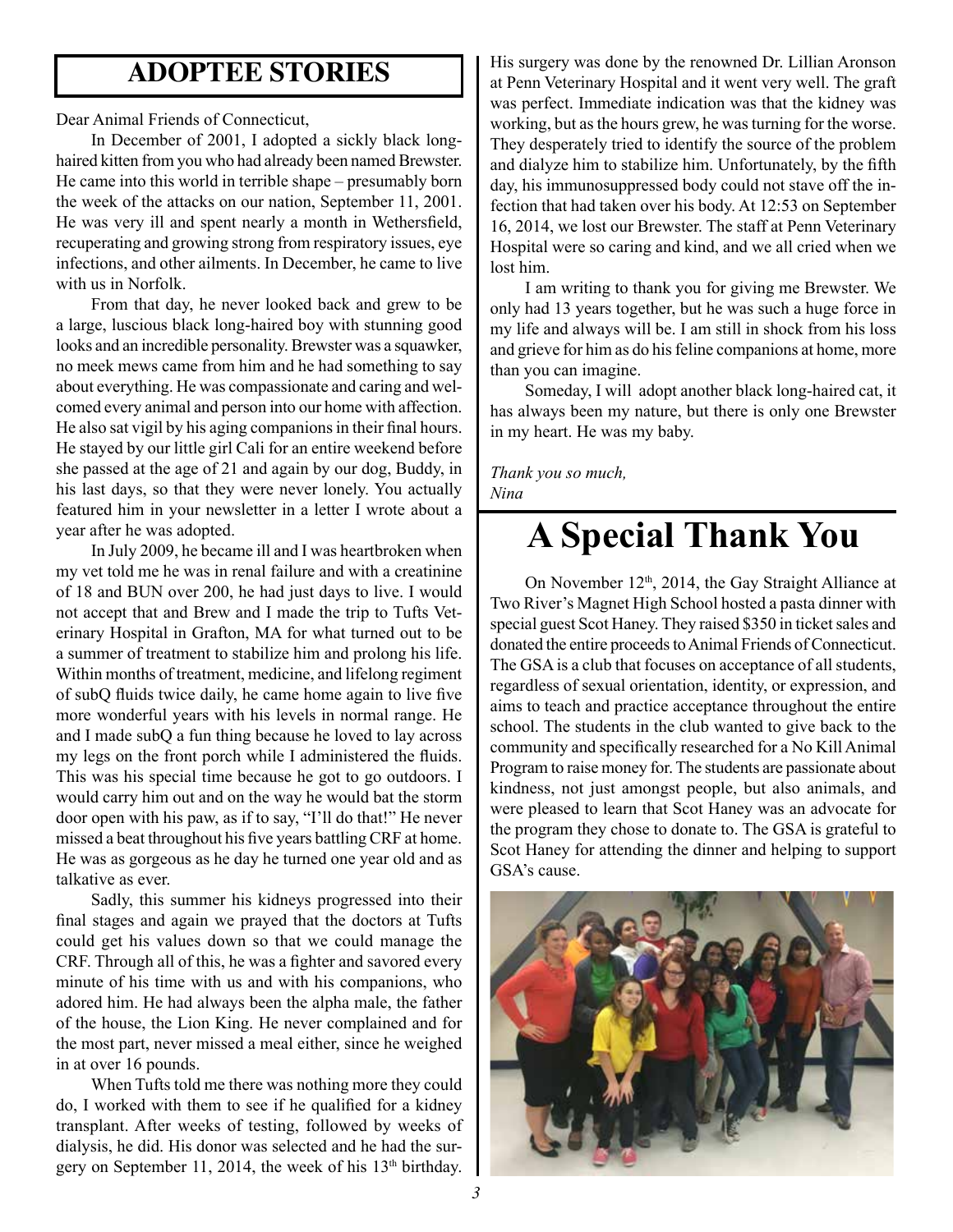# **IN LOVING MEMORY**

**Angelo:** Donations were given in memory of Angelo Greco.

 - Eleanor & Paul Zimmitti N. B. Federation of Teachers

**James**: Donations were given in memory of James Vicino.

Wethersfield Construction Company, Inc.<br>
Julia Murphy<br>
Some of the second company of the second company of the second company of the second company of the second company of the second company of the second contract of the Geraldine & David Ambrose Richard & Patricia Carbray Jr. Steven Brainard Helen McGrath Susan & Plagido Gioco Patricia Pac & Paul LeTendre Mark & Susan Bottomley The Morgan Family – H C Rhode Oil Co. Inc. Barbara & Kevin Morton Carolyn & Robert Furman Sarah Jordan Kathy Thorsell Janet Chandler Francis & Celeste Henri Thomas Harris Patricia & John Oldham Jr. Jordan Farrelly Diane Rowe William R. Conlon Joan Mortensen Millard Howard Mason Susan & John Carew III Virginia & Gerard Stewart Mary & William Clark Eleanor Gzapla Hartford Veterinary Hospital / Dr. Haines & Staff Deb Ward, Mary Nalley, Bert Hines, Broni Holcombe – The Hines Family Russ Johnson Alan & Judith King Nancy & Guy Schaller Scotland Hardwoods / Brian Park Katherine Shields McCue Gardens – Mr. & Mrs. Bruce McCue Julia Murphy

 $\nabla$ Joseph & Barbara Surwilo Jr. LW Burton & Son / Pres. Robert K. Furman John & Jennifer Romano Joseph & Mark Kulmacz ABC Hydrautics Inc. Helen & John Palazzo Helen & John Connolly Frederick & Judith Newberg Reno Properties Group LLC Sandra & Christopher Trauning Linda & James Lamore Maryann Lexius South End Auto Body LLC Judith Libby Timothy & Janice Palmer Lester Butnick Judith Keane Clearance House Auction Galleries Kenny & Nancy McCourt Thomas Vicino Sr. Sherwood & Ann Kelly

**Joanne**: A donation was made in memory of Joanne Atkins and in honor of Judy Levy. - Marsha Rabe

**Margaret**: Donations were made in memory of Margaret Staszko.

 - Erik Egbertson Demia & Andrew Wright Joy Anna Egbertson

**Angel, Brie & Cate**: A donation was made in memory of Angel and in honor of Brie & Cate. Michele Potum-Piecuch.

**Buffy**: A donation was made in memory of Buffy her owner Steve Jaeger.

- John Darcey

**Casper**: A donation was made in memory of Casper, Barbara Mizahsca's cat.

- Sandra Crookes Gaillard

Cleopatra, the cat.<br>
- Joy & Jeffrey Puglise<br>
- Some property produced by the property of the property of the property of the property of the property of the property of the property of the property of the property of the **Cleopatra**: A donation was made in memory of Cleopatra, the cat.

Joy & Jeffrey Puglise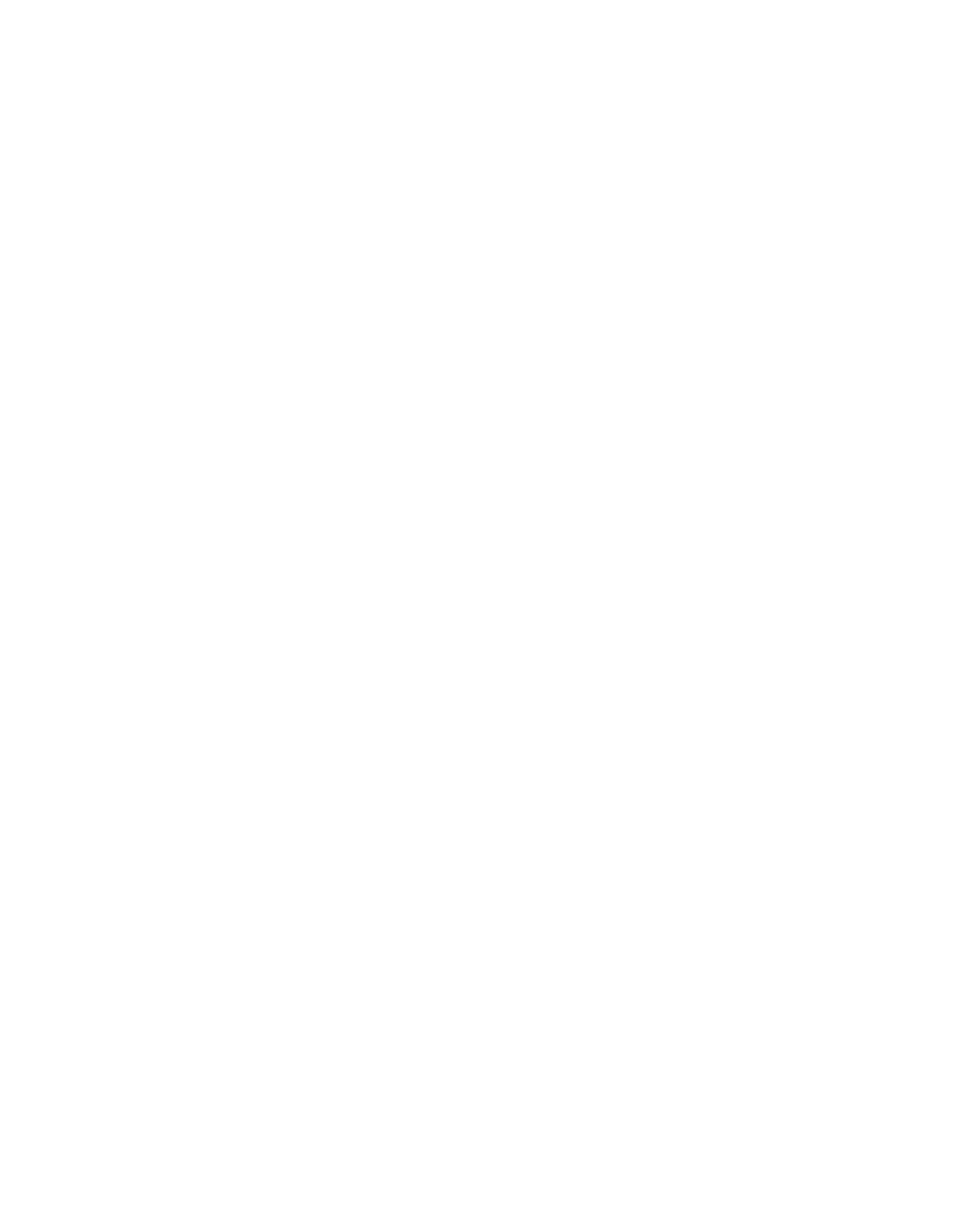### *\*THE KEY TO PET FIRST AID IS PREVENTION AND PREPARATION. You don't fear (as much) that which you are prepared for Excerpts from a presentation given by: Ann K. Johnson, Nursing Manager at Roaring Brook Veterinary Hospital, Canton, CT*

### **What is a true emergency?**

It is important that you know what a true emergency is. Here is a list of some of the reasons your pet should be seen immediately:

> Ingestion of a toxin Ingestion of a foreign object Acute vomiting and/or diarrhea with lethargy and/or change in personality Trauma Hemorrhaging Respiratory Distress Seizures Heat Stroke/Hypothermia Hypoglycemia Difficulty urinating Prolonged labor and delivery Unconsciousness or collapsing

*Please note that these are not the only situations where immediate medical attention should be sought.*

**Always remember that any first aid administered to your pet should be followed by immediate veterinary care. First aid care is not a substitute for veterinary care, but it may save your pet's life until it receives veterinary treatment.** (\*AVMA First Aid Tips for Pet Owners)

### **TOP 10 TOXINS IN DOGS: (2012 via Pet Poison Helpline) CHOCOLATE MOUSE AND RAT BAIT\* VITAMINS AND MINERALS HUMAN AND VETERINARY PAIN RELIEVERS HEART MEDICATIONS COLD AND ALLERGY MEDICATIONS ANTIDEPRESSANTS XYLITOL ACETAMINOPHEN CAFFEINE PILLS**

**TOP 10 TOXINS IN CATS: (2012 via Pet Poison Helpline) TOPICAL SPOT-ON INSECTICIDES HOUSEHOLD CLEANERS ANTIDEPRESSANTS LILIES INSOLUBLE OXALITE PLANTS HUMAN AND VETERINARY PAIN RELIEVERS ACETAMINOPHEN GLOW STICKS ADD/ADHD MEDICATION MOUSE AND RAT BAIT\***

**\*New mouse and rat bait don't have an antidote. Please be very careful when using these products.** Bromethalin is a neurotoxin that can cause Central Nervous System damage. The treatment for Bromethalin ingestion is much more extensive than previous rodenticide treatment.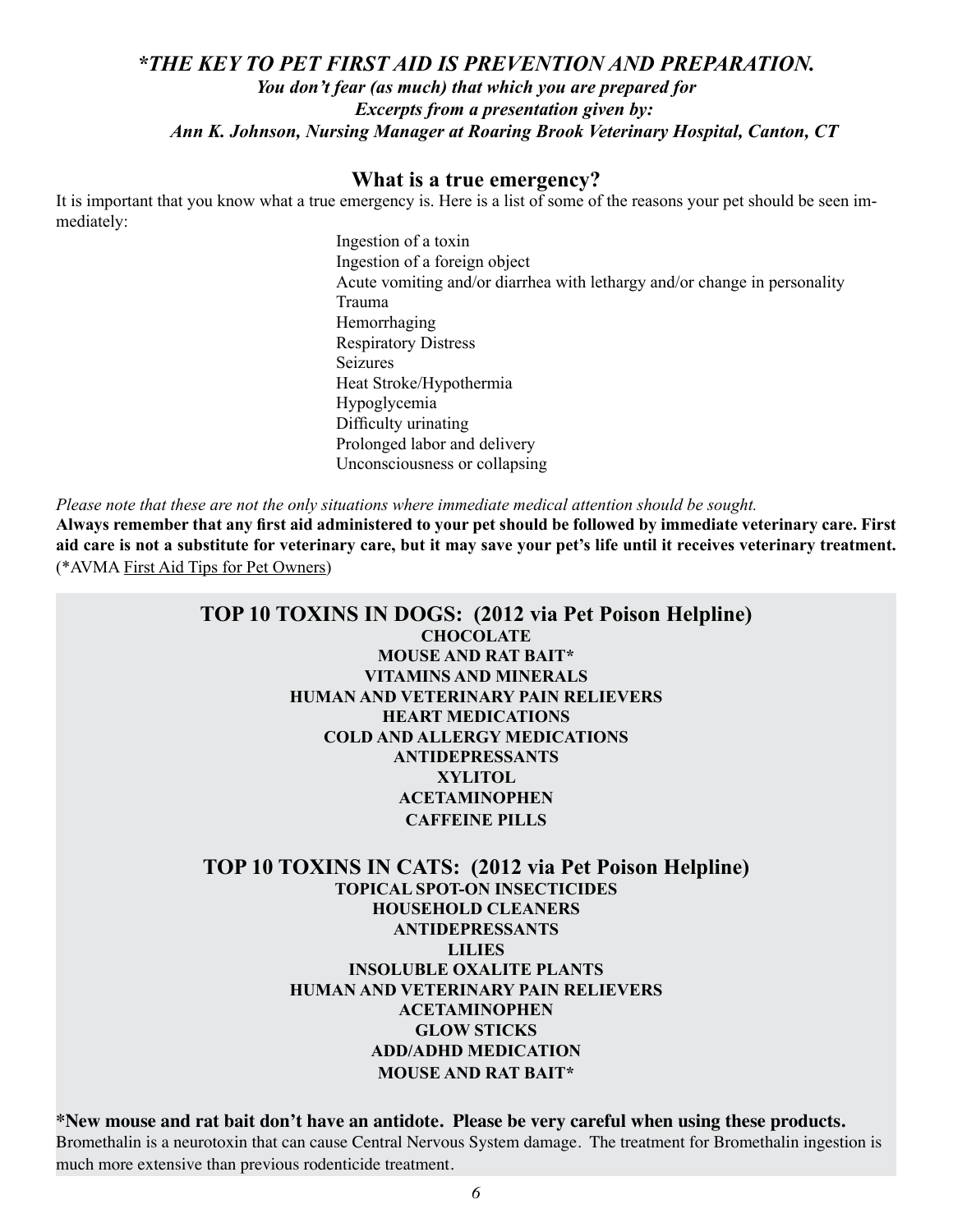**Pet First Aid Kit** Gauze Non-stick bandages Adhesive tape (don't use Band-Aids on pets) 3% Hydrogen Peroxide Activated charcoal Digital thermometer Eye dropper or large syringe without needle Muzzle Slip leash Stretcher (a board, sled, towel or blanket)

## **What do I do when…?**

**Trauma:** If your pet has been hit by a car or fell and sustained an injury, if possible, try to stabilize any injuries before moving him/her. Use simple bandages or splints to keep the injury from bleeding and/or moving. Take them to the hospital as soon as possible.

**Hemorrhaging:** If your pet has a severe bleed, the best thing to do is apply constant, even pressure with gauze or clean towels. Don't remove the gauze or towel, even if it is saturated with blood. Add more on top until you are able to get to the hospital.

**Toxins/Foreign objects:** If your pet has ingested a toxin or a foreign object, call your veterinarian or The Pet Poison Helpline. They will be able to tell if your pet should be seen immediately or what next steps to take.

**Heatstroke:** First step: Don't assume your pet has heat stroke. Always take their temperature. Normal temperature for dogs and cats is 100-102.5.

If your pet truly is hyperthermic, put the pet on your stretcher. Place ice packs (or plastic bags with ice in them) around the pet's body. You can spray the feet with alcohol. Do not try to force the pet to drink water. Take them to the hospital immediately.

**Suffocation:** This is a very real danger. Too many pets die each day from suffocation.

First step: Prevention! Always cut the bottoms out of bags before throwing them out. Keep all food bags out of any pet's reach, including cats. Remember that stressors like thunder, fireworks etc can cause pets to "act out of the norm." So don't leave your chip bags on the counter during Labor Day because "Fluffy" never jumps on the counter. Once those fireworks start, she could.

#### *Remember:*

*While transporting your injured pet, keep him/her confined in a small area to reduce the risk of additional injury. Pet carries work well or you can use a box or other container (insure your pet has enough air). For larger dogs, you can use a board, sled, blanket, towel or something similar to act as a stretcher. (AVMA Basic tips for handling an injured pet.)*

### **Pet Emergency Phone Numbers**

| <b>Pet Poison Helpline</b> | <b>Animal Poison Control</b> |  |  |  |  |
|----------------------------|------------------------------|--|--|--|--|
| $\$39$ fee $*$             | $\$65$ fee $*$               |  |  |  |  |
| 1-855-289-0358             | 1-888-426-4435               |  |  |  |  |
| www.petpoisonhelpline.com  |                              |  |  |  |  |

**\*With some pet health insurance carries, pet poison control fees may be waived. With Home Again Microchips you receive free pet poison control advice with the annual renewal of your membership.**